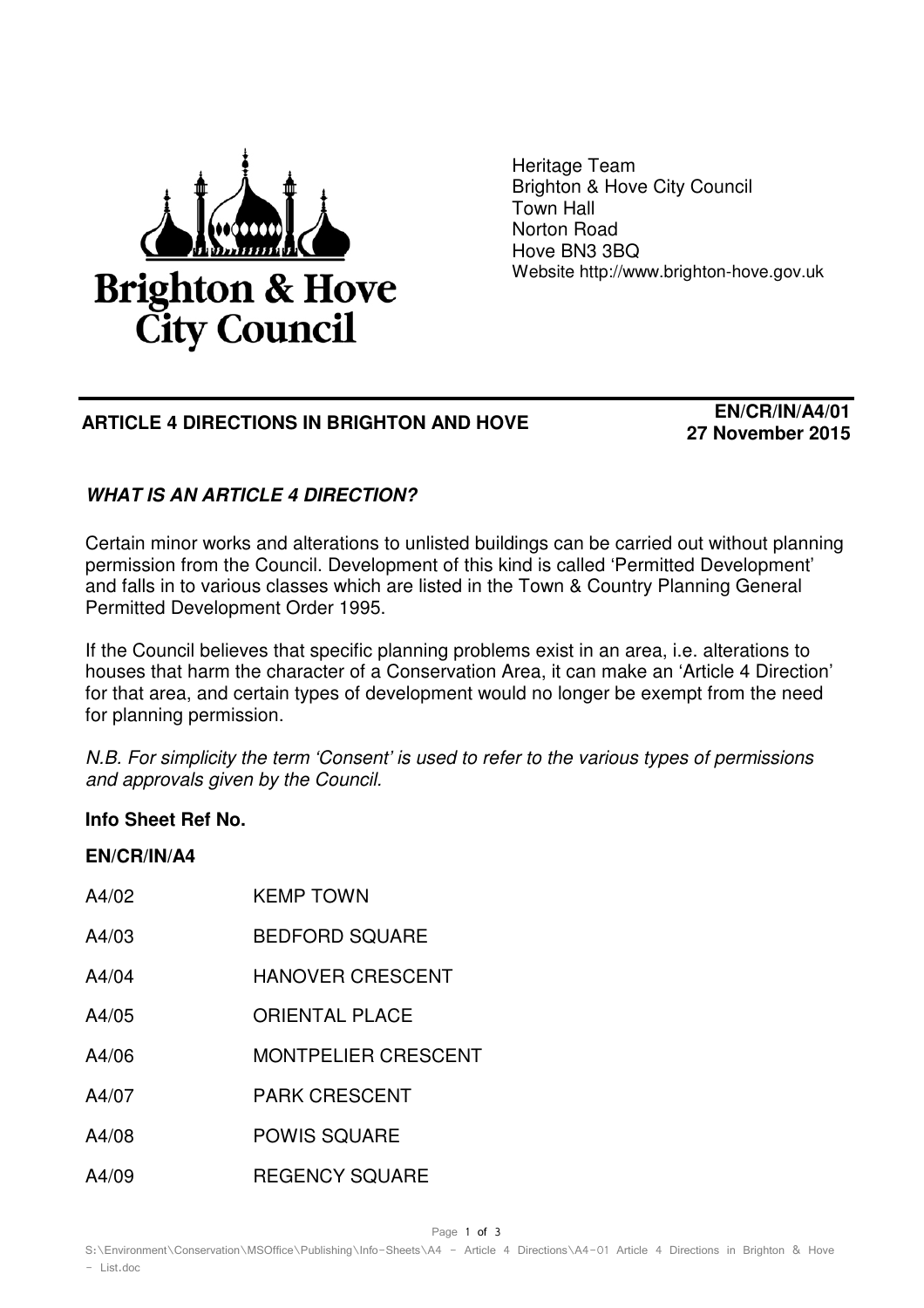| A4/10 | <b>MARINE SQUARE</b>                                                       |
|-------|----------------------------------------------------------------------------|
| A4/11 | <b>MONTPELIER VILLAS</b>                                                   |
| A4/12 | <b>CLIFTON TERRACE</b>                                                     |
| A4/13 | <b>WYKEHAM TERRACE</b>                                                     |
| A4/14 | <b>SILLWOOD ROAD</b>                                                       |
| A4/15 | <b>RUSSELL SQUARE</b>                                                      |
| A4/16 | <b>CLARENCE SQUARE</b>                                                     |
| A4/17 | <b>NORFOLK SQUARE</b>                                                      |
| A4/18 | <b>HILLTOP</b>                                                             |
| A4/19 | NORTH LAINE CONSERVATION AREA                                              |
| A4/20 | <b>PRESTON PARK</b>                                                        |
| A4/21 | <b>PRESTON VILLAGE</b>                                                     |
| A4/22 | ROUND HILL CONSERVATION AREA                                               |
| A4/23 | <b>WEST HILL CONSERVATION AREA</b>                                         |
| A4/24 | ARTICLE 4 DIRECTION, THE AVENUES, DRIVE & CLIFTONVILLE<br><b>EXTENTION</b> |
| A4/25 | <b>BRUNSWICK COMPREHENSIVE</b>                                             |
| A4/26 | <b>BRUNSWICK MINOR WORKS</b>                                               |
| A4/27 | CLIFTONVILLE, DENMARK VILLAS & THE DRIVE                                   |
| A4/28 | <b>PEMBROKE &amp; PRINCES</b>                                              |
| A4/29 | PEMBROKE & PRINCES BOUNDARIES                                              |
| A4/30 | SATELLITE DISHES & OTHER AERIALS                                           |
| A4/31 | COUNTY CRICKET GROUND EATON ROAD - MARKETS                                 |
| A4/32 | GOLF FARM, DEVIL'S DYKE ROAD - AGRICULTURAL BUILDINGS                      |
| A4/33 | NEW BARN FARM, FOREDOWN HILL & MOTORCYCLE RACING                           |
| A4/34 | ADELAIDE, PALMEIRA SQUARE, WESTERN ROAD                                    |
| A4/35 | <b>BRUNSWICK PLACE NORTH</b>                                               |
| A4/36 | COURT FARM, DEVIL'S DYKE ROAD & AGRICULTURAL BUILDINGS                     |
| A4/37 | LANSDOWNE SQUARE AND PLACE                                                 |
| A4/38 | 12, 13, 14 CAVENDISH PLACE                                                 |